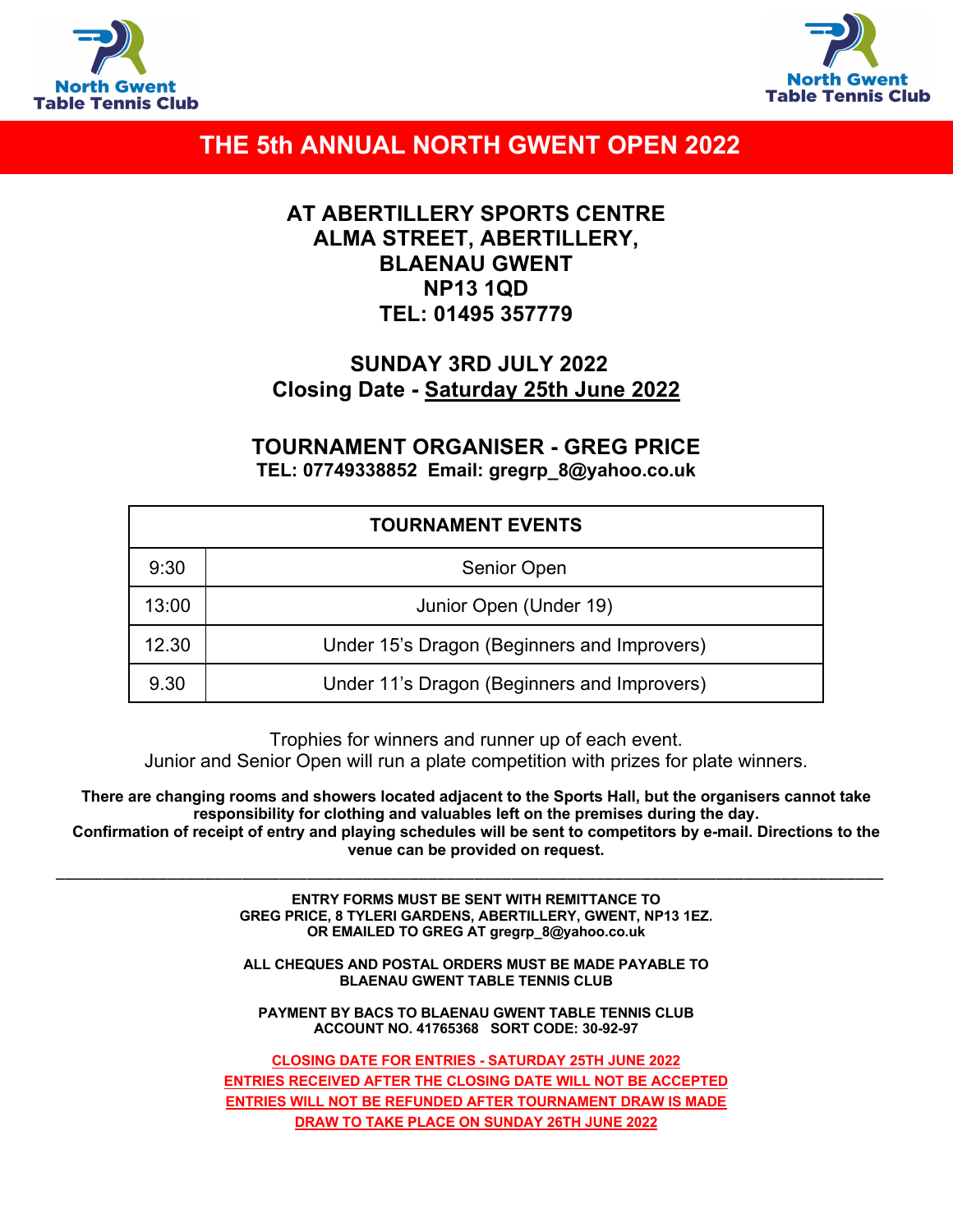



#### **TOURNAMENT REGULATIONS**

1. Every entrant must be affiliated as a player member to Table Tennis Wales or be a member of another national association in membership of the ITTF.

2. Table Tennis Wales Tournament Regulations apply to this tournament including Regulation R (Regulations banning use of certain adhesives and restricting "gluingup"). ITTF Regulations for International Competition apply except those relating to matters covered by items marked (x) in this entry form.

3. Completion and submission of this entry form signifies agreement by the entrant to the conditions of the competition including the variations from the ITTF requirements.

4. All competitors will be required to umpire at least one match per event entered

5. All matches will be the best of 5 games. Play throughout will be on a knockout basis, with the exception of the preliminary rounds which will be in groups of four or three depending on entries. With the first two players qualifying to the main event and the remainder going into the plate event The final order in a group shall be determined as per ITTF regulation 3.7.5 for group competitions except that where a player concedes a match he/she shall receive -3 group points (x).

6. Competitors in the Junior events must have been born in 2003 or later, the Cadets, 2007 or later.

7. Players must not wear shirts that are predominantly White.

8. Competitors will be permitted to practice on tables not in use at the discretion of the Referee.

9. No competitor or official shall engage in betting on players or matches.

10. Doping shall not take place either before or during play.

11. All competitors must report to the control table on arrival and must not leave the venue without first obtaining permission from the Referee.

12. Should there be insufficient entries in any event, the Referee reserves the right to cancel/merge such event and/or place the entrants in a similar event including the mixing of genders

13. The use of rackets prepared with glue containing VOCs will not be allowed.

14. The Referee's decision shall be final on points of law on any question arising not provided for in these regulations or in any dispute as to the interpretation

thereof. Decisions on points of fact by an umpire or assistant umpire appointed by the Referee shall be final.

15. No entry will be accepted unless the following undertaking is signed.

1. To observe the regulations.

2. To abide by the decision of the Referee and Organising Committee.

3. To fulfil the schedule of play arranged for me unless prevented by circumstances beyond my control and accepted as such by the Referee.

16. Every player must hold a valid Table Tennis Wales or have paid the appropriate Single Competition License fee with his/her entry form unless he/she provides

proof of being a member of another national association affiliated to the ITTF and is not affiliated to Table Tennis Wales.

17. The organising committee hold the right to change the schedule if required by number of entries

#### **TOURNAMENT REGULATIONS**

1. Entry Form – All entries must be sent to the tournament organiser by the closing date

2. Entries - Entry forms shall be submitted with full payment of fees.

3. Playing Conditions – Play throughout will be on Butterfly National League 25 tables and nets.

Individual court size 9m x 5m minimum enclosed by surrounds. Scoring machines will be used for all matches.

4. Refreshments – Are available in the centre.

5. Accommodation – Is available in the local area.

6. Changing facilities are available.

7. Entries – If it is necessary to restrict entries this will be done on last received, first out basis. These events are often oversubscribed, so enter early to avoid disappointment.

8. Practice – There are no separate practice facilities.

9. Admission – Free to competitor and spectators

10. Doping control tests may take place. The UK Anti-Doping Rules apply to all participants of the sport, including Minors, and they make all participants subject to drug Testing. For the purposes of those rules, consent of a parent or guardian to the Testing of a Minor is deemed to follow automatically from the fact that the Minor has been permitted by their parent or guardian to participate in Table Tennis. Therefore, any Minors participating in the sport may be subject to drug Testing

11. P.A. System – All matches will be announced on the P.A. system. Players must not leave the centre without permission of the Referee. Repeat calls for a player will be limited to three per day.

12. Winner and runners up of both main and plate events will receive a trophy